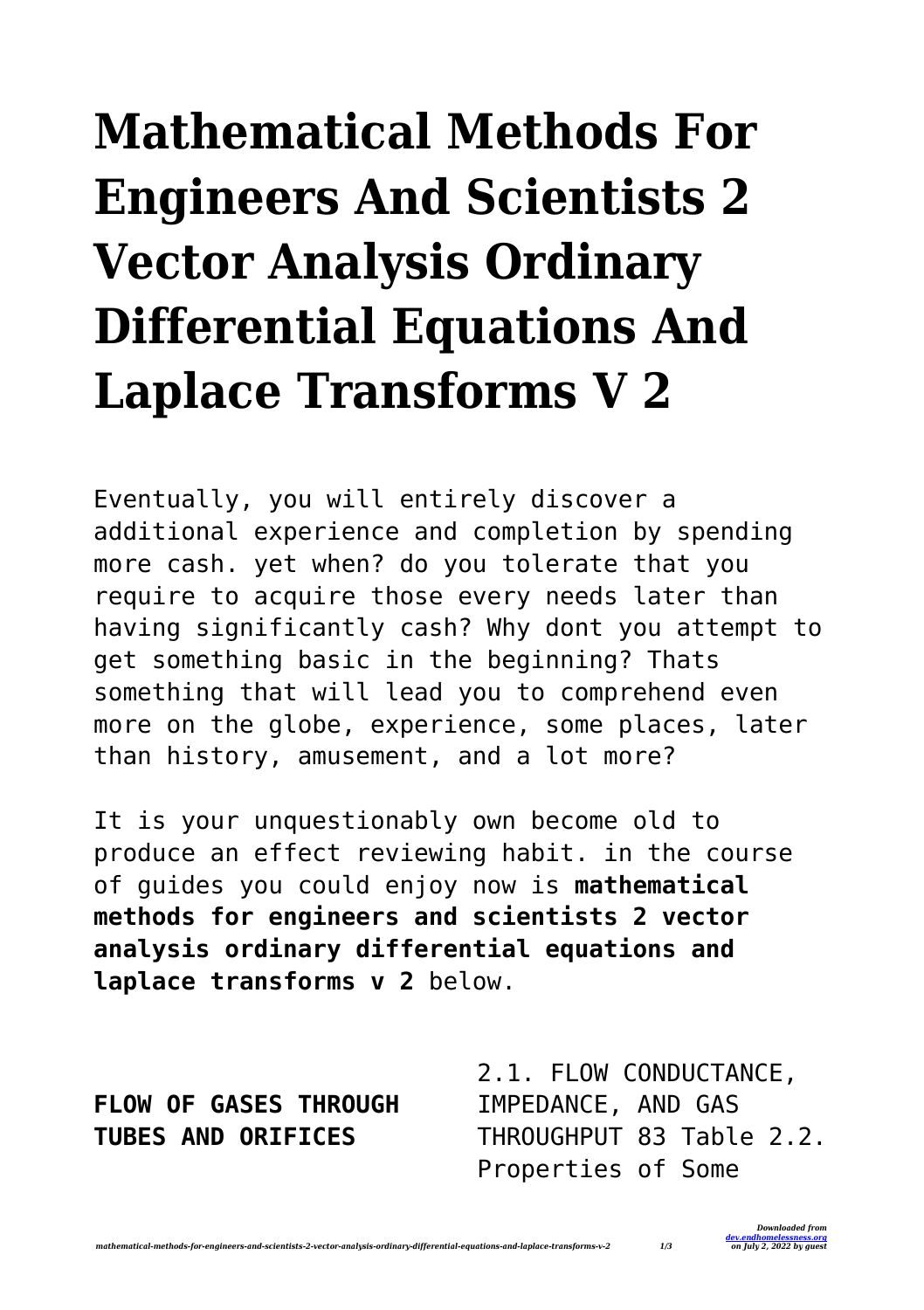```
Common Gases at 20°C
Relative Molecular
Viscosity Viscosity
Ratio Gas Mass Pa' s x
10-6 (Air/Gas) ~ H2 2
8.8 2.07 0.543 He 4 19.6
0.929 0.345 H20 (vapor)
18 9.7 1.88 1.48 N2 28
17.6 1.93 1.02 Air 29
18.2 1 1 O2 32 20.4
0.892 0.937
```
## **S.Baskar - IIT Bombay**

impossible to solve exactly. Thus, an approximation to a di $\sqrt{u}$ cult Mathematical problem is very important to make it more easy to solve. Due to the immense development in the computational technology, numerical approximation has become more popular and a modern tool for scientists and engineers. As a

*U.S. ARMY COMBAT CAPABILITIES DEVELOPMENT …*

ii. Mathematical

Sciences 39 iii. Network Sciences 49 2. INTERNATIONAL RESEARCH INTERESTS 55 a. Innovations of Materials 55 3. ARO SPECIAL PROGRAMS 57 a. Short-Term Innovative Research (STIR) Program 57 b. Early Career Program (ECP) 58 c. Presidential Early Career Award for Scientists and Engineers (PECASE) 59 d.

## **Introduction to Systems thinking - GOV.UK**

the application of scientific methods to management problems. Also known as 'management science', operational research aims to provide a rational basis for decision-making by understanding and structuring complex situations. This often involves building mathematical models to predict system behaviour and thereby assist the